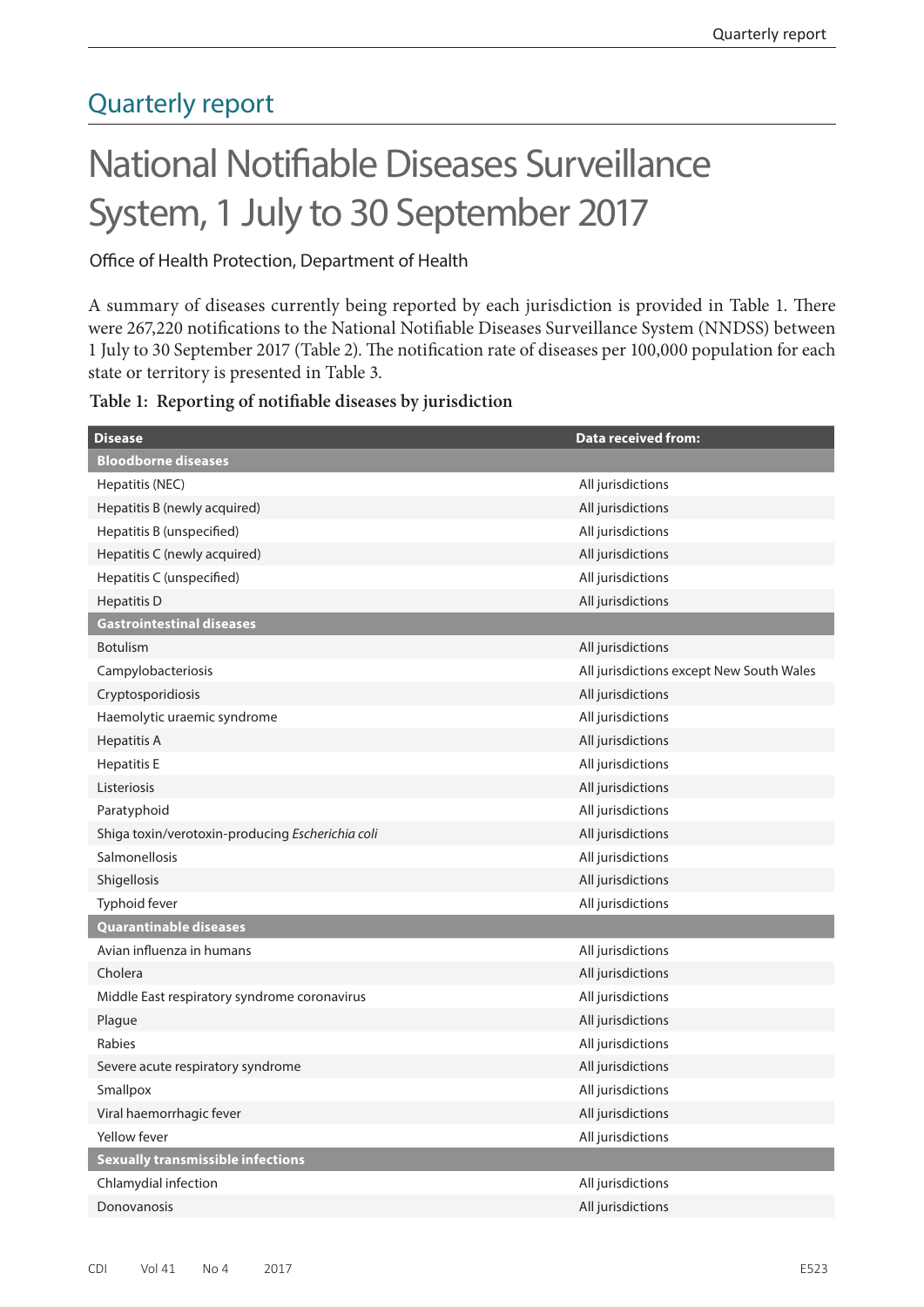| <b>Disease</b>                             | <b>Data received from:</b>                               |
|--------------------------------------------|----------------------------------------------------------|
| Gonococcal infection                       | All jurisdictions                                        |
| Syphilis < 2 years duration                | All jurisdictions                                        |
| Syphilis > 2 years or unspecified duration | All jurisdictions                                        |
| Syphilis - congenital                      | All jurisdictions                                        |
| Vaccine preventable diseases               |                                                          |
| Diphtheria                                 | All jurisdictions                                        |
| Haemophilus influenzae type b              | All jurisdictions                                        |
| Influenza (laboratory confirmed)           | All jurisdictions                                        |
| <b>Measles</b>                             | All jurisdictions                                        |
| Mumps                                      | All jurisdictions                                        |
| Pertussis                                  | All jurisdictions                                        |
| Pneumococcal disease - invasive            | All jurisdictions                                        |
| Poliovirus infection                       | All jurisdictions                                        |
| Rubella                                    | All jurisdictions                                        |
| Rubella - congenital                       | All jurisdictions                                        |
| <b>Tetanus</b>                             | All jurisdictions                                        |
| Varicella zoster (chickenpox)              | All jurisdictions except New South Wales                 |
| Varicella zoster (shingles)                | All jurisdictions except New South Wales                 |
| Varicella zoster (unspecified)             | All jurisdictions except New South Wales                 |
| <b>Vectorborne diseases</b>                |                                                          |
| Barmah Forest virus infection              | All jurisdictions                                        |
| Chikungunya virus infection                | All jurisdictions except Australian Capital<br>Territory |
| Dengue virus infection                     | All jurisdictions                                        |
| Flavivirus infection (unspecified)         | All jurisdictions                                        |
| Japanese encephalitis virus infection      | All jurisdictions                                        |
| Kunjin virus infection                     | All jurisdictions                                        |
| Malaria                                    | All jurisdictions                                        |
| Murray Valley encephalitis virus infection | All jurisdictions                                        |
| Ross River virus infection                 | All jurisdictions                                        |
| <b>Zoonoses</b>                            |                                                          |
| Anthrax                                    | All jurisdictions                                        |
| Australian bat lyssavirus infection        | All jurisdictions                                        |
| <b>Brucellosis</b>                         | All jurisdictions                                        |
| Leptospirosis                              | All jurisdictions                                        |
| Lyssavirus infection (NEC)                 | All jurisdictions                                        |
| Ornithosis                                 | All jurisdictions                                        |
| Q fever                                    | All jurisdictions                                        |
| Tularaemia                                 | All jurisdictions                                        |
| <b>Other bacterial infections</b>          |                                                          |
| Legionellosis                              | All jurisdictions                                        |
| Leprosy                                    | All jurisdictions                                        |
| Meningococcal infection - invasive         | All jurisdictions                                        |
| Tuberculosis                               | All jurisdictions                                        |
| Not elsewhere classified.<br><b>NEC</b>    |                                                          |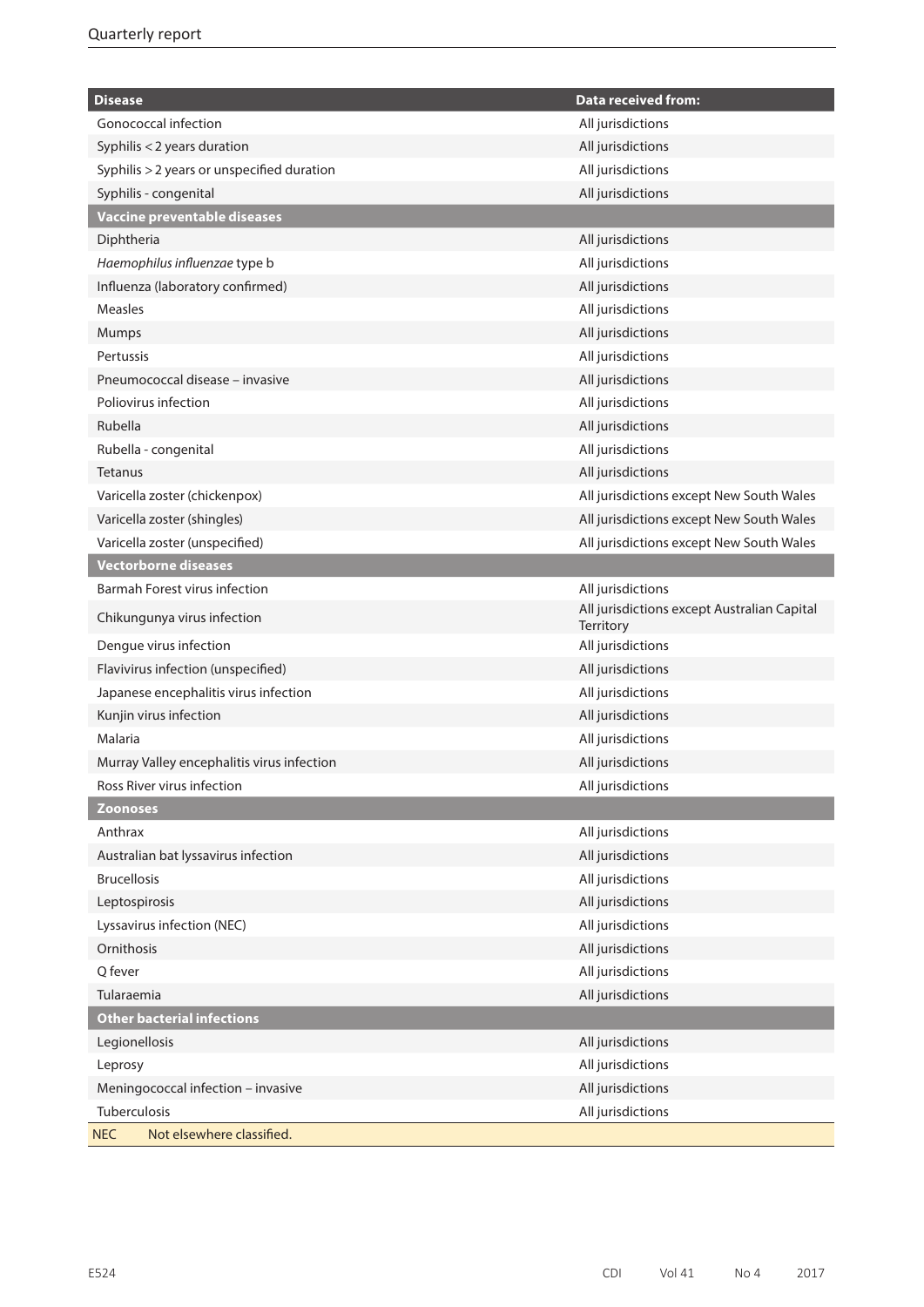| Table 2: Notifications of diseases received by state and |                          |               |                          |                  |                |                    |                |                          |                                    |                              |                                              | territory health authorities, 1 July to 30 September 2017, by date of diagnosis <sup>*</sup> |                  |                  |                             |
|----------------------------------------------------------|--------------------------|---------------|--------------------------|------------------|----------------|--------------------|----------------|--------------------------|------------------------------------|------------------------------|----------------------------------------------|----------------------------------------------------------------------------------------------|------------------|------------------|-----------------------------|
| <b>Disease</b>                                           | <b>ACT</b>               | <b>NSW</b>    | $\overline{\mathsf{z}}$  | $rac{1}{\alpha}$ | S              | TAS                | $\overline{y}$ | S                        | current<br>quarter<br><b>Total</b> | <b>Total last</b><br>quarter | previous year<br><b>Total</b> same<br>period | mean current<br>Last 5 years<br>quarter                                                      | Ratio            | Year to<br>date  | years YTD<br>Last 5<br>mean |
| <b>Bloodborne diseases</b>                               |                          |               |                          |                  |                |                    |                |                          |                                    |                              |                                              |                                                                                              |                  |                  |                             |
| Hepatitis B (newly acquired) <sup>+</sup>                | $\circ$                  | 4             | $\overline{\phantom{0}}$ | $\equiv$         | $\sim$         |                    | $\overline{C}$ | $\overline{a}$           | 33                                 | $\overline{37}$              | 35                                           | 39.6                                                                                         | 0.8              | 109              | 128.4                       |
| Hepatitis B (unspecified)                                | $\frac{6}{2}$            | 562           | $\overline{6}$           | 217              | 74             | $\overline{c}$     | 437            | 145                      | 1,482                              | 1,541                        | 1,569                                        | 1,695                                                                                        | 0.9              | 4,542            | 4,902.2                     |
| Hepatitis C (newly acquired)                             | $\sim$                   | $\tilde{1}$   | $\sim$                   | 73               | $\sim$         | ${}^{\circ}$       | $\circ$        | 36                       | 147                                | 151                          | 164                                          | 151.6                                                                                        |                  | 454              | 467.8                       |
| Hepatitis C (unspecified) <sup>#</sup>                   | 25                       | 1,069         | 27                       | 518              | 92             | $\delta$           | 500            | 242                      | 2,533                              | 2,509                        | 2,626                                        | 2,538                                                                                        |                  | 7,629            | 7,506.2                     |
| Hepatitis D                                              | $\circ$                  | G             | $\circ$                  | 5                | $\sim$         | $\circ$            | $\sigma$       | $\circ$                  | 26                                 | $\infty$                     | $\overline{4}$                               | 11.4                                                                                         | $2.\overline{3}$ | 48               | 38.4                        |
| Gastrointestinal diseases                                |                          |               |                          |                  |                |                    |                |                          |                                    |                              |                                              |                                                                                              |                  |                  |                             |
| Botulism                                                 | $\circ$                  | $\circ$       | $\circ$                  | $\circ$          | $\circ$        | $\circ$            | $\circ$        | $\circ$                  |                                    | $\circ$                      |                                              | 0.2                                                                                          | $\circ$          |                  | $\overline{4}$              |
| Campylobacteriosis                                       | 83                       | $\frac{z}{z}$ | 101                      | 1,541            | 751            | 158                | 1,514          | 851                      | 4,999                              | 4,790                        | 6,021                                        | 4,687.2                                                                                      | $\Xi$            | 16,282           | 13,865.2                    |
| Cryptosporidiosis                                        | 4                        | 103           | G                        | 87               | 3              | $\frac{\infty}{2}$ | 195            | 39                       | 516                                | 1,294                        | 656                                          | 462.6                                                                                        | $\Xi$            | 4,069            | 3,068.4                     |
| Haemolytic uraemic syndrome                              | $\circ$                  | $\circ$       | $\circ$                  |                  | $\circ$        | $\circ$            | $\circ$        | $\circ$                  |                                    | $\overline{a}$               | $\sqrt{ }$                                   | 4                                                                                            | 0.3              | $\overline{1}$   | 13.2                        |
| Hepatitis A                                              | $\overline{ }$           | 36            | $\circ$                  | 9                | $\sim$         | $\circ$            | $\overline{C}$ | $\sim$                   | $\mathcal{S}^{\circ}$              | $\overline{21}$              | 23                                           | 37.2                                                                                         | $\frac{6}{1}$    | $\overline{131}$ | 140.4                       |
| Hepatitis E                                              | $\circ$                  | $\sim$        | $\circ$                  | 5                | $\circ$        | $\circ$            | $\sim$         | $\overline{\phantom{0}}$ | $\overline{C}$                     | $\overline{\mathcal{L}}$     | $\infty$                                     | $\circ$                                                                                      | $\overline{1.7}$ | $\overline{40}$  | 28.4                        |
| Listeriosis                                              | $\circ$                  | $\sim$        | $\circ$                  | $\sim$           | $\sim$         | $\circ$            | $\sim$         | $\sim$                   | $\overline{1}$                     | 20                           | $\tilde{1}$                                  | 15.6                                                                                         | 0.8              | 55               | 59.4                        |
| Paratyphoid                                              | $\circ$                  | $\sim$        | $\circ$                  |                  |                | $\circ$            | $\downarrow$   | $\circ$                  | $\circ$                            | $\overline{a}$               | $\tilde{1}$                                  | $\supseteq$                                                                                  | 0.9              | 43               | 56.2                        |
| <b>STEC<sup>§</sup></b>                                  | $\circ$                  | $\infty$      | $\overline{\phantom{0}}$ | 5                | 29             | $\overline{a}$     | $\circ$        | $\widetilde{\mathbb{C}}$ | 116                                | 86                           | 64                                           | 46.8                                                                                         | 2.5              | 349              | 120.6                       |
| Salmonellosis                                            | ₩                        | 548           | 84                       | 553              | 199            | 54                 | 604            | 484                      | 2,569                              | 3,917                        | 3,155                                        | 2,557.8                                                                                      |                  | 12,714           | 11,414.8                    |
| Shigellosis                                              | 4                        | 61            | 112                      | $\overline{6}$   | $\overline{5}$ | $\infty$           | 121            | 52                       | 429                                | 406                          | 329                                          | 212.4                                                                                        | $\sim$           | 1,236            | 683.6                       |
| Typhoid Fever                                            | $\overline{\phantom{0}}$ | $\approx$     | $\circ$                  | $\sim$           | $\circ$        | $\circ$            | $\circ$        | $\overline{4}$           | 23                                 | 27                           | $\overline{21}$                              | 18.4                                                                                         | $\ddot{ }$       | 108              | 92.2                        |
| Quarantinable diseases                                   |                          |               |                          |                  |                |                    |                |                          |                                    |                              |                                              |                                                                                              |                  |                  |                             |
| Avian Influenza in Humans                                | $\circ$                  | $\circ$       | $\circ$                  | $\circ$          | $\circ$        | $\circ$            | $\circ$        | $\circ$                  | $\circ$                            | $\circ$                      | $\circ$                                      | $\circ$                                                                                      | $\circ$          | $\circ$          | $\circ$                     |
| Cholera                                                  | $\circ$                  | $\circ$       | $\circ$                  | $\circ$          | $\circ$        | $\circ$            | $\circ$        |                          | $\overline{\phantom{0}}$           | $\circ$                      | $\circ$                                      | $\overline{0}$                                                                               | S                |                  | $\frac{8}{18}$              |
| Middle East respiratory syndrome<br>coronavirus          | $\circ$                  | $\circ$       | $\circ$                  | $\circ$          | $\circ$        | $\circ$            | $\circ$        | $\circ$                  | $\circ$                            | $\circ$                      | $\circ$                                      | $\circ$                                                                                      | $\circ$          | $\circ$          | $\circ$                     |
| Plague                                                   | 0                        | $\circ$       | 0                        | 0                | 0              | $\circ$            | $\circ$        | $\circ$                  | $\circ$                            | $\circ$                      | $\circ$                                      | $\circ$                                                                                      | $\circ$          | $\circ$          | $\circ$                     |
| Rabies                                                   | $\circ$                  | $\circ$       | $\circ$                  | $\circ$          | $\circ$        | $\circ$            | $\circ$        | $\circ$                  | $\circ$                            | $\circ$                      | $\circ$                                      | $\circ$                                                                                      | $\circ$          | $\circ$          | $\circ$                     |
| Severe Acute Respiratory Syndrome                        | $\circ$                  | $\circ$       | $\circ$                  | $\circ$          | $\circ$        | $\circ$            | $\circ$        | $\circ$                  | $\circ$                            | $\circ$                      | $\circ$                                      | $\circ$                                                                                      | $\circ$          | $\circ$          | $\circ$                     |
| Smallpox                                                 | $\circ$                  | 0             | $\circ$                  | 0                | 0              | 0                  | $\circ$        | $\circ$                  | $\circ$                            | 0                            | $\circ$                                      | $\circ$                                                                                      | $\circ$          | $\circ$          | $\circ$                     |
| Viral haemorrhagic fever                                 | $\circ$                  |               | $\circ$                  | $\circ$          | $\circ$        | $\circ$            | $\circ$        | $\circ$                  | $\circ$                            | $\circ$                      | $\circ$                                      | $\circ$                                                                                      | $\circ$          | $\circ$          | $\circ$                     |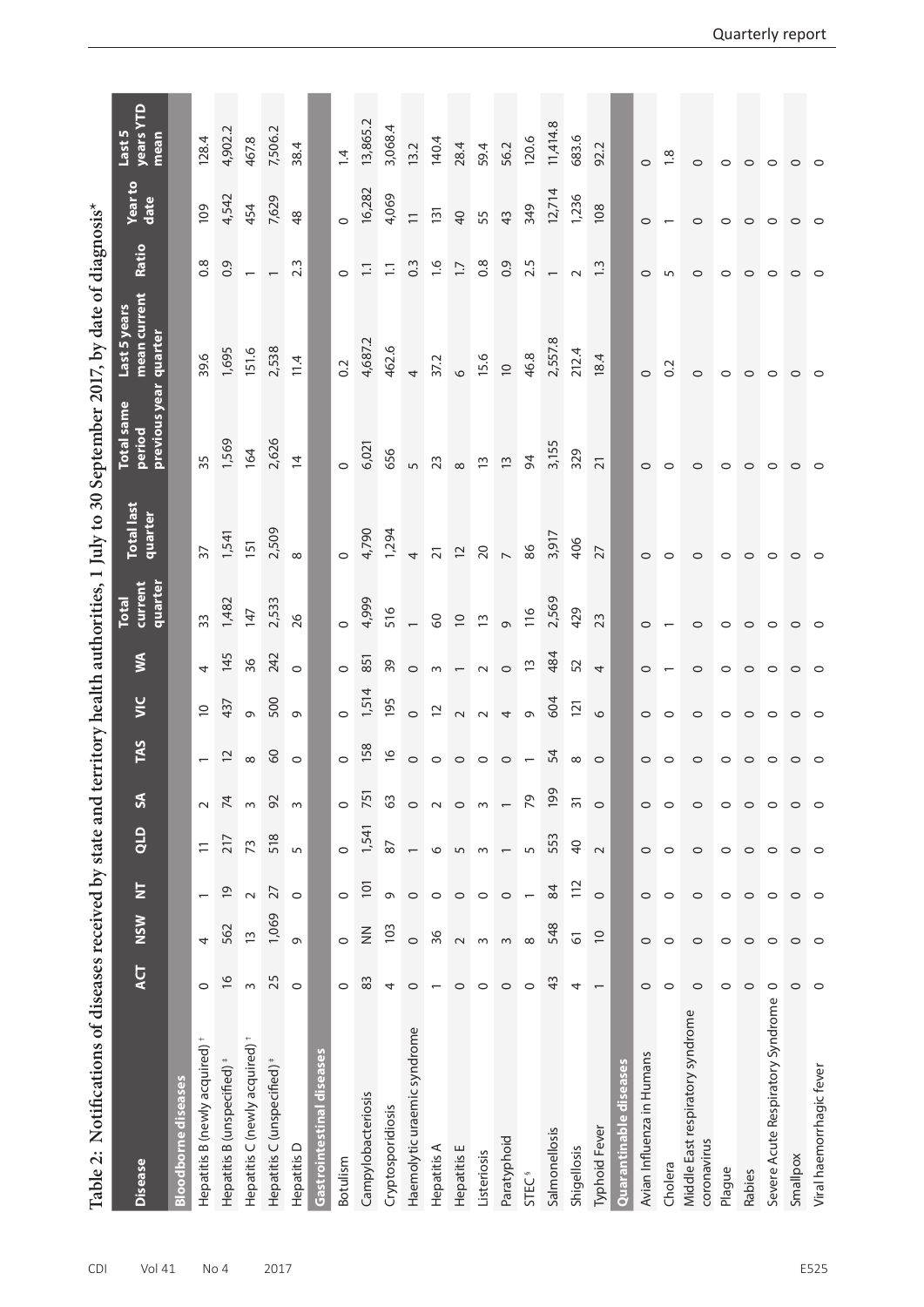| <b>Disease</b>                                         | <b>ACT</b>     | <b>NSW</b>      | $\overline{\mathsf{z}}$  | d <sub>10</sub>          | $\mathbf{r}$   | TAS             | $rac{C}{2}$              | $\boldsymbol{\mathsf{S}}$ | current<br>quarter<br><b>Total</b> | <b>Total last</b><br>quarter | previous year quarter<br><b>Total same</b><br>period | mean current<br>Last 5 years | Ratio            | Yearto<br>date | <b>Vears YTD</b><br>Last 5<br>mean |
|--------------------------------------------------------|----------------|-----------------|--------------------------|--------------------------|----------------|-----------------|--------------------------|---------------------------|------------------------------------|------------------------------|------------------------------------------------------|------------------------------|------------------|----------------|------------------------------------|
| Yellow fever                                           | $\circ$        | $\circ$         | $\circ$                  | $\circ$                  | $\circ$        | $\circ$         | $\circ$                  | $\circ$                   | $\circ$                            | $\circ$                      | $\circ$                                              | $\circ$                      | $\circ$          | $\circ$        | $\circ$                            |
| Sexually transmissible infections                      |                |                 |                          |                          |                |                 |                          |                           |                                    |                              |                                                      |                              |                  |                |                                    |
| Chlamydial infection <sup>1</sup>                      | 321            | 6,913           | 723                      | 5,605                    | 1,450          | 407             | 4,674                    | 2,705                     | 22,798                             | 25,406                       | 23,195                                               | 21,244.4                     | $\overline{1}$ . | 75,284         | 66,025.4                           |
| Donovanosis                                            | $\circ$        | $\circ$         | $\circ$                  | $\circ$                  | $\circ$        | $\circ$         | $\circ$                  | $\circ$                   | $\circ$                            | $\circ$                      | $\circ$                                              | 0.2                          | $\circ$          | $\circ$        | 0.4                                |
| Gonococcal infection <sup>1</sup>                      | 54             | 2,193           | 474                      | 1,158                    | 326            | 28              | 1,673                    | 807                       | 6,713                              | 7,046                        | 6,105                                                | 4,235                        | 0.6              | 21,736         | 1,3015.6                           |
| Syphilis < 2 years 1                                   | $\overline{ }$ | 305             | 95                       | 254                      | $\overline{4}$ | 4               | 343                      | 72                        | 1,127                              | 1,083                        | 922                                                  | 627                          | $\frac{8}{10}$   | 3,290          | 1,732.4                            |
| Syphilis > 2 years or unspecified<br>$d$ uration $*$ . | 4              | 118             | 25                       | $88$                     | $\overline{c}$ | $\circ$         | 215                      | 43                        | 511                                | 501                          | 541                                                  | 459.2                        | $\Xi$            | 1,543          | 1,350                              |
| Syphilis congenital                                    | $\circ$        | $\circ$         | $\circ$                  | $\overline{\phantom{0}}$ | $\circ$        | $\circ$         |                          | $\circ$                   | $\sim$                             | $\sim$                       | $\sim$                                               | $\sim$                       |                  | $\circ$        | 2.8                                |
| Vaccine preventable diseases                           |                |                 |                          |                          |                |                 |                          |                           |                                    |                              |                                                      |                              |                  |                |                                    |
| Diphtheria                                             | $\circ$        | $\circ$         | $\circ$                  | $\circ$                  | $\circ$        | $\circ$         |                          | $\circ$                   |                                    | $\sim$                       |                                                      | $0.\overline{8}$             | $\frac{3}{2}$    | 5              |                                    |
| Haemophilus influenzae type b                          | $\circ$        |                 | $\circ$                  | $\overline{\phantom{0}}$ | $\circ$        | $\circ$         |                          | $\circ$                   | $\infty$                           | $\infty$                     | 5                                                    | 6.6                          | 0.5              | G              | 14.4                               |
| Influenza (laboratory confirmed)                       | 2,663          | 91,800          | 678                      | 44,697                   | 526<br>20,     | 2,957           | 40,330                   | 3,612                     | 207,263                            | 13,107                       | 62,686                                               | 49,048.6                     | 4.2              | 228,565        | 58,901                             |
| Measles                                                | $\circ$        | $\infty$        | $\circ$                  | $\circ$                  |                | $\circ$         | $\equiv$                 | 5                         | $\overline{20}$                    | $\overline{C}$               | $\overline{4}$                                       | 52.6                         | 0.4              | 72             | 135.6                              |
| Mumps                                                  | $\infty$       | 22              | 61                       | 103                      | $\overline{1}$ |                 | $\sigma$                 | $\overline{a}$            | 219                                | 196                          | 164                                                  | 101                          | 2.2              | 587            | 307                                |
| Pertussis                                              | 45             | 1,241           | $\tilde{1}$              | 399                      | 420            | $\Xi$           | 480                      | 490                       | 3,099                              | 2,848                        | 4,775                                                | 4,407.4                      | $\overline{0.7}$ | 9,339          | 12,662.6                           |
| Pneumococcal disease (invasive)                        | $\overline{5}$ | 296             | 32                       | 139                      | 82             | $\overline{21}$ | 209                      | 86                        | 870                                | 502                          | 648                                                  | 622.2                        | 1.4              | 1,622          | 1,268.8                            |
| Poliovirus infection                                   | $\circ$        | $\circ$         | $\circ$                  | $\circ$                  | $\circ$        | $\circ$         | $\circ$                  | $\circ$                   | $\circ$                            | $\circ$                      | $\circ$                                              | $\circ$                      | $\circ$          | $\circ$        | $\circ$                            |
| Rotavirus                                              | $\circ$        | 1,225           | A                        | 927                      | 545            | 32              | $\circ$                  | $\overline{7}$            | 2,850                              | 1,467                        | 550                                                  | 994.6                        | 2.9              | 4,986          | 2,205.4                            |
| Rubella                                                | $\circ$        | $\infty$        | $\circ$                  | $\circ$                  | $\circ$        | $\circ$         | $\circ$                  | $\circ$                   | $\infty$                           | $\sim$                       | $\sim$                                               | 5.6                          | 0.5              | $\overline{0}$ | 17.4                               |
| Rubella congenital                                     | $\circ$        | $\circ$         | $\circ$                  | $\circ$                  | $\circ$        | $\circ$         | $\circ$                  | $\circ$                   | $\circ$                            | $\circ$                      | $\circ$                                              | 0.4                          | $\circ$          | $\circ$        | 0.6                                |
| Tetanus                                                | $\circ$        | $\circ$         | $\circ$                  | $\circ$                  | $\circ$        | $\circ$         | $\circ$                  | $\circ$                   | $\circ$                            |                              |                                                      | 0.8                          | $\circ$          | $\infty$       | $\infty$                           |
| Varicella zoster (chickenpox)                          | 27             | $\frac{z}{z}$   | 22                       | 168                      | 113            | $\overline{c}$  | 282                      | 230                       | 854                                | 672                          | 823                                                  | 653                          | $\frac{3}{2}$    | 2,238          | 1,646.8                            |
| Varicella zoster (shingles)                            | 57             | $\frac{z}{z}$   | 116                      | $\frac{8}{2}$            | 712            | 85              | 639                      | 515                       | 2,142                              | 2,139                        | 1,849                                                | 1,377                        | $\frac{6}{1}$    | 6,456          | 4,213.2                            |
| Varicella zoster (unspecified)                         | $\mathcal{Q}$  | $\frac{2}{2}$   | $\overline{\phantom{0}}$ | 2,009                    | $\frac{8}{6}$  | $\overline{5}$  | 1,513                    | 396                       | 4,088                              | 3,965                        | 3,950                                                | 3,131.2                      | $\frac{3}{2}$    | 12,104         | 9,049.8                            |
| Vectorborne diseases                                   |                |                 |                          |                          |                |                 |                          |                           |                                    |                              |                                                      |                              |                  |                |                                    |
| Barmah Forest virus infection                          | 0              | 24              | $\sim$                   | $\frac{4}{6}$            | 0              | 0               | ω                        | ৩                         | $\overline{8}$                     | 150                          | 45                                                   | 259.2                        | $\frac{3}{2}$    | 341            | 1,258.2                            |
| Chikungunya virus infection                            | $\circ$        | $\overline{2}1$ | $\circ$                  | $\overline{\phantom{0}}$ | $\circ$        | ⊂               | $\overline{\phantom{0}}$ | $\sim$                    | $\overline{31}$                    | $\overline{21}$              | 34                                                   | 22.2                         | 1.4              | 73             | 71.8                               |
| Dengue virus infection                                 | $\overline{ }$ | $\delta$        |                          | ត                        | Ō              |                 | 57                       | 33                        | 190                                | 240                          | 439                                                  | 339.8                        | 0.6              | 846            | 1,520                              |
| Flavivirus infection (unspecified)                     | $\circ$        | $\circ$         |                          | $\circ$                  | $\circ$        | $\circ$         | $\circ$                  | $\circ$                   | $\circ$                            | $\circ$                      | 29                                                   | 7.8                          | $\circ$          | $\overline{4}$ | 29.4                               |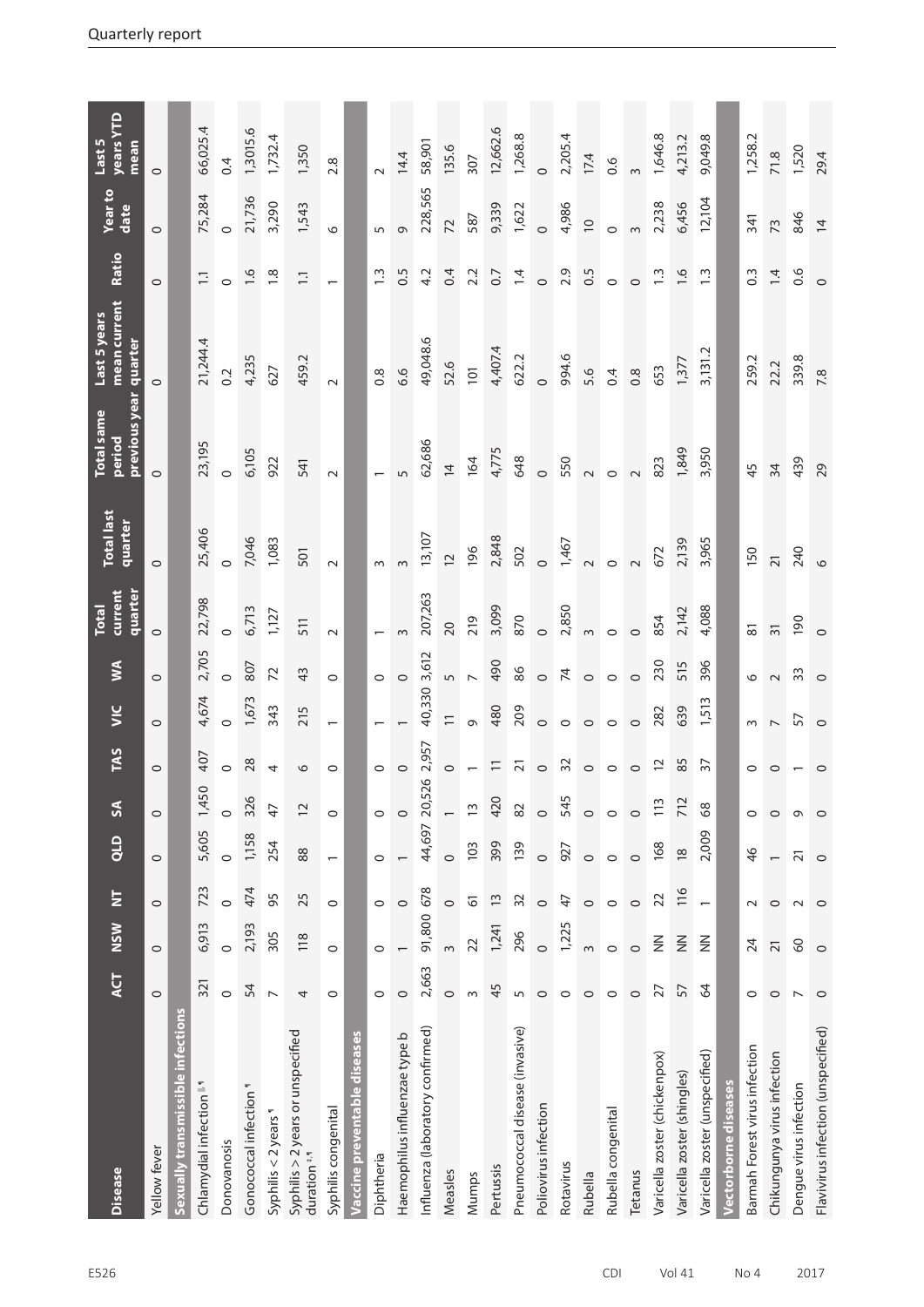| <b>Disease</b>                                 | <b>ACT</b>     | <b>NSN</b>    | $\overline{z}$ | QLD             | $\mathsf{S}$   | <b>TAS</b>         | $\leq$                   | Š                        | current<br>quarter<br><b>Total</b> | <b>Total last</b><br>quarter | <b>Total same</b><br>previous<br><b>Period</b> | mean current<br>Last 5 years<br>quarter | Ratio            | Yearto<br>date  | years YTD<br>Last 5<br>mean |
|------------------------------------------------|----------------|---------------|----------------|-----------------|----------------|--------------------|--------------------------|--------------------------|------------------------------------|------------------------------|------------------------------------------------|-----------------------------------------|------------------|-----------------|-----------------------------|
| Japanese encephalitis virus<br>infection       | $\circ$        | $\circ$       | $\circ$        | $\circ$         | $\circ$        | $\circ$            | $\circ$                  | $\circ$                  | $\circ$                            |                              | $\circ$                                        | 0.6                                     | $\circ$          |                 | $\frac{6}{1}$               |
| Malaria                                        | 3              | $\frac{6}{2}$ | 4              | 25              |                | 0                  | 33                       | $\tilde{1}$              | 95                                 | 75                           | 84                                             | 87.4                                    | $\Xi$            | 290             | 249.2                       |
| Murray Valley encephalitis virus<br>infection  | $\circ$        | $\circ$       | $\circ$        | $\circ$         | 0              | 0                  | $\circ$                  | $\circ$                  | $\circ$                            | $\circ$                      | $\circ$                                        | $\circ$                                 | $\circ$          | $\circ$         | 0.6                         |
| Ross River virus infection                     | $\circ$        | 118           | 25             | 275             | 12             | $\scriptstyle\sim$ | 25                       | $\overline{2}$           | 578                                | 1,888                        | 281                                            | 625.2                                   | 0.9              | 6,351           | 4,431.6                     |
| West Nile/Kunjin virus infection               | $\circ$        | $\circ$       | $\circ$        | $\circ$         | $\circ$        | 0                  | $\overline{\phantom{0}}$ | $\overline{\phantom{0}}$ | $\sim$                             | 4                            | $\circ$                                        | $\circ$                                 | $\circ$          | $\circ$         | 0.2                         |
| <b>Zoonoses</b>                                |                |               |                |                 |                |                    |                          |                          |                                    |                              |                                                |                                         |                  |                 |                             |
| Anthrax                                        | $\circ$        | 0             | $\circ$        | $\circ$         | $\circ$        | $\circ$            | $\circ$                  | $\circ$                  | $\circ$                            | $\circ$                      | $\circ$                                        | $\circ$                                 | $\circ$          | $\circ$         | $\circ$                     |
| Australian bat lyssavirus infection            | 0              | 0             | $\circ$        | 0               | 0              | 0                  | $\circ$                  | 0                        | $\circ$                            | $\circ$                      | $\circ$                                        | $\circ$                                 | $\circ$          | $\circ$         | 0.2                         |
| <b>Brucellosis</b>                             | $\circ$        | 0             | $\circ$        |                 |                | 0                  |                          | 0                        | $\infty$                           | $\circ$                      | $\overline{ }$                                 | 6.4                                     | 6.5              | $\overline{C}$  | 15.2                        |
| Leptospirosis                                  | $\circ$        | $\sim$        | $\circ$        | $\frac{8}{2}$   | $\circ$        | $\circ$            | $\approx$                | $\overline{\phantom{0}}$ | 32                                 | 32                           | $\overline{6}$                                 | 16.8                                    | $\ddot{0}$       | 124             | 79.4                        |
| Lyssavirus infection                           | $\circ$        | 0             | $\circ$        | $\circ$         | 0              | $\circ$            | $\circ$                  | $\circ$                  | $\circ$                            | $\circ$                      | $\circ$                                        | $\circ$                                 | $\circ$          | $\circ$         | $\circ$                     |
| Ornithosis                                     | $\circ$        | 3             | $\circ$        |                 | $\circ$        | 0                  | $\circ$                  |                          | 5                                  | S                            | $\circ$                                        | $\circ$                                 | 0.6              | $\overline{15}$ | 24                          |
| Q fever                                        | $\circ$        | 45            | $\circ$        | 4               | 5              | 0                  | $\circ$                  |                          | 98                                 | $\overline{2}$               | 136                                            | 124.6                                   | 0.8              | 352             | 377.2                       |
| Tularaemia                                     | $\circ$        | $\circ$       | $\circ$        | $\circ$         | $\circ$        | $\circ$            | $\circ$                  | $\circ$                  | $\circ$                            | $\circ$                      | $\circ$                                        | $\circ$                                 | $\circ$          | $\circ$         | $\circ$                     |
| Other bacterial infections                     |                |               |                |                 |                |                    |                          |                          |                                    |                              |                                                |                                         |                  |                 |                             |
| Legionellosis                                  | $\circ$        | 34            | $\circ$        | $\overline{15}$ | $\circ$        | $\sim$             | $\infty$                 | $\circ$                  | $\overline{7}$                     | 119                          | 86                                             | 110.8                                   | 0.6              | 273             | 305.6                       |
| Leprosy                                        | $\circ$        | $\circ$       | $\circ$        |                 | $\circ$        | 0                  | $\circ$                  |                          | $\sim$                             | $\overline{a}$               | $\overline{a}$                                 | 3.8                                     | 0.5              | m               | 9.6                         |
| Meningococcal disease (invasive) <sup>**</sup> | $\sim$         | 40            | $\overline{6}$ | $\overline{1}$  | $\overline{1}$ | S                  | $\overline{5}$           | $\overline{C}$           | 141                                | 65                           | 79                                             | 66.4                                    | $\overline{2.1}$ | 279             | 145.8                       |
| Tuberculosis                                   | $\overline{ }$ | 135           | 4              | 50              | $\overline{1}$ | S                  | 108                      | $\overline{5}$           | 361                                | 327                          | 365                                            | 339.6                                   | $\Xi$            | 1,010           | 944                         |
|                                                | 3,449          | 107,050       | 2,699          | 59,147          | 25,686         | 3,930              | 54,105                   | 11,154                   | 267,220                            | 76,847                       | 122,597                                        |                                         |                  | 409,275         |                             |

| * The date of diagnosis is the onset date or where the date of onset was not known, the earliest of the     |
|-------------------------------------------------------------------------------------------------------------|
| specimen collection date, the notification date, or the notification receive date. For                      |
| hepatitis B (unspecified), hepatitis C (unspecified), leprosy, syphilis (> 2 years or unspecified duration) |
| and tuberculosis, the public health unit notification receive date was used.                                |
| t Newly acquired hepatitis includes cases where the infection was determined to be acquired within 24       |
| months prior to diagnosis. Queensland began reporting hepatitis C newly acquired from                       |
|                                                                                                             |

months prior to diagnosis. Queensland began reporting hepatitis C newly acquired from 1 September 2016. Previous notifications are reported under hepatitis unspecified.

September 2016. Previous notifications are reported under hepatitis unspecified.

‡ Unspecified hepatitis and syphilis includes cases where the duration of infection could not be

Unspecified hepatitis and syphilis includes cases where the duration of infection could not be

determined or is greater than 24 months.

determined or is greater than 24 months.

§ Infection with Shiga toxin/verotoxin-producing Escherichia coli.

i Infection with Shiga toxin/verotoxin-producing Escherichia coli.

|| Includes Chlamydia trachomatis identified from cervical, rectal, urine, urethral and throat samples,

|| Includes Chlamydia trachomatis identified from cervical, rectal, urine, urethral and throat samples,<br>except for South Australia, which reports only cervical, urine and urethral specimens.

except for South Australia, which reports only cervical, urine and urethral specimens.

¶ The national case definitions for chlamydia, gonococcal and syphilis diagnoses include infections that<br>may be acquired through a non-sexual mode (especially in children – e.g. perinatal ¶ The national case definitions for chlamydia, gonococcal and syphilis diagnoses include infections that may be acquired through a non-sexual mode (especially in children – e.g. perinatal

infections, epidemic gonococcal conjunctivitis). infections, epidemic gonococcal conjunctivitis).

\*\* Only invasive meningococcal disease is nationally notifiable. However, New South Wales and the<br>Australian Capital Territory also report conjunctival cases. \*\* Only invasive meningococcal disease is nationally notifiable. However, New South Wales and the Australian Capital Territory also report conjunctival cases.

NN Not notifiable

NN Not notifiable<br>NECNot elsewhere classified NECNot elsewhere classified

Totals comprise data from all states and territories. Cumulative figures are subject to retrospective<br>revision so there may be discrepancies between the number of new notifications and the increment in revision so there may be discrepancies between the number of new notifications and the increment in Totals comprise data from all states and territories. Cumulative figures are subject to retrospective the cumulative figure from the previous period. the cumulative figure from the previous period.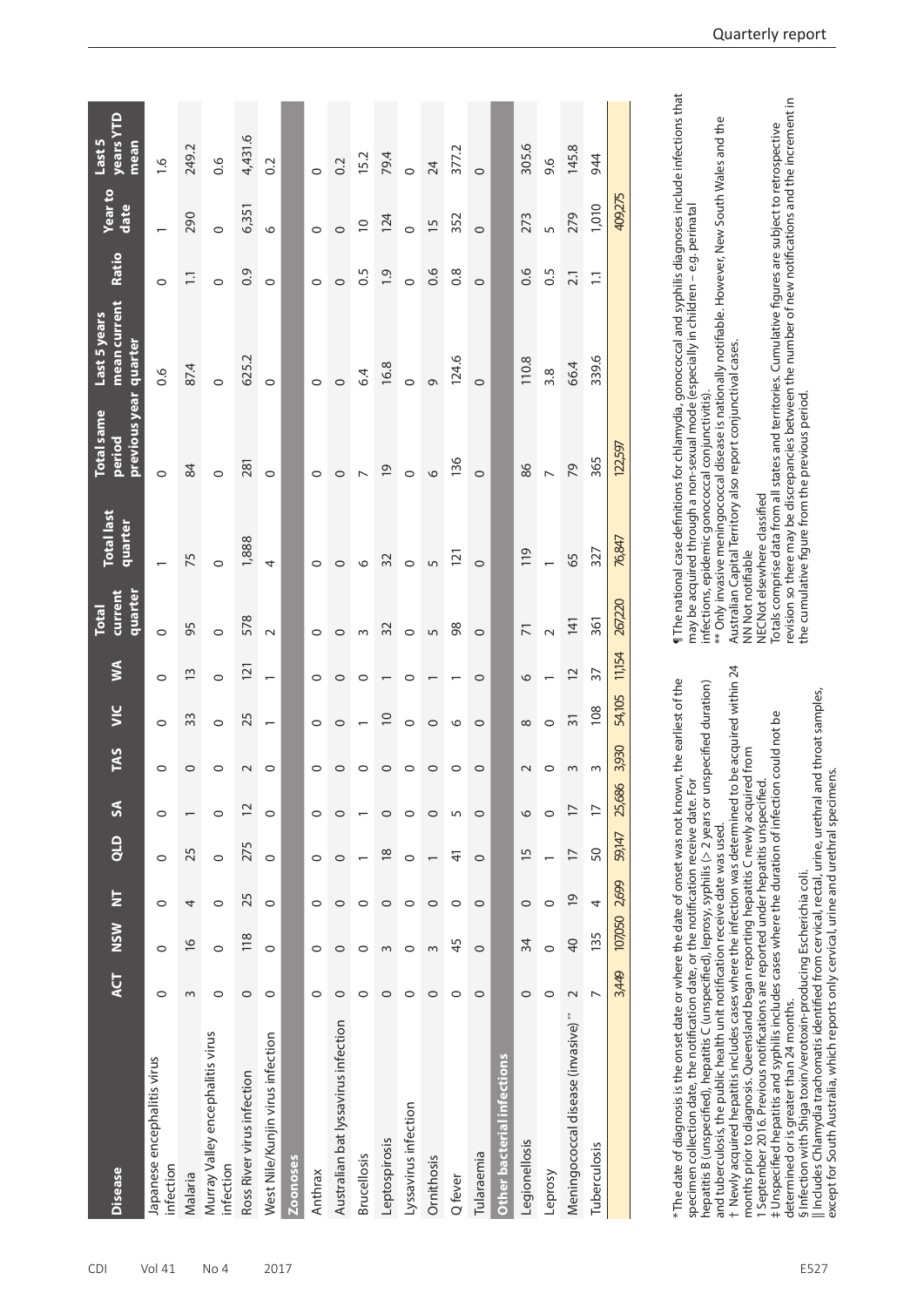## **Table 3: Notification rates of diseases, 1 July to 30 September 2017, by state or territory. (Annualised rate per 100,000 population)\*,†**

| <b>Disease</b>                                             | <b>ACT</b> | <b>NSW</b> | <b>NT</b> | <b>QLD</b> | <b>SA</b> | <b>TAS</b> | <b>VIC</b> | <b>WA</b> | <b>Australia</b> |
|------------------------------------------------------------|------------|------------|-----------|------------|-----------|------------|------------|-----------|------------------|
| <b>Bloodborne diseases</b>                                 |            |            |           |            |           |            |            |           |                  |
| Hepatitis B (newly acquired) <sup>+</sup>                  | 0.0        | 0.2        | 1.6       | 0.9        | 0.5       | 0.8        | 0.6        | 0.6       | 0.5              |
| Hepatitis B (unspecified) <sup>§</sup>                     | 15.9       | 29.0       | 30.9      | 17.9       | 17.3      | 9.3        | 28.3       | 22.7      | 24.5             |
| Hepatitis C (newly acquired) <sup>+</sup>                  | 3.0        | 0.7        | 3.3       | $6.0\,$    | 0.7       | 6.2        | 0.6        | 5.6       | 2.4              |
| Hepatitis C (unspecified) <sup>§</sup>                     | 24.8       | 55.3       | 43.9      | 42.7       | 21.5      | 46.4       | 32.4       | 37.8      | 41.8             |
| <b>Hepatitis D</b>                                         | 0.0        | 0.5        | 0.0       | 0.4        | 0.7       | $0.0\,$    | 0.6        | 0.0       | 0.4              |
| Gastrointestinal diseases                                  |            |            |           |            |           |            |            |           |                  |
| Botulism                                                   | 0.0        | 0.0        | 0.0       | 0.0        | 0.0       | 0.0        | 0.0        | 0.0       | 0.0              |
| Campylobacteriosis                                         | 82.3       | <b>NN</b>  | 164.4     | 127.1      | 175.4     | 122.1      | 98.0       | 133.0     | 121.4            |
| Cryptosporidiosis                                          | 4.0        | 5.3        | 14.6      | 7.2        | 14.7      | 12.4       | 12.6       | 6.1       | 8.5              |
| Haemolytic uraemic syndrome (HUS) 0.0                      |            | 0.0        | 0.0       | 0.1        | $0.0\,$   | $0.0\,$    | $0.0\,$    | 0.0       | 0.0              |
| <b>Hepatitis A</b>                                         | 1.0        | 1.9        | 0.0       | 0.5        | 0.5       | 0.0        | 0.8        | 0.5       | 1.0              |
| <b>Hepatitis E</b>                                         | $0.0\,$    | 0.1        | 0.0       | 0.4        | $0.0\,$   | 0.0        | 0.1        | 0.2       | 0.2              |
| Listeriosis                                                | 0.0        | 0.2        | 0.0       | 0.2        | 0.7       | 0.0        | 0.1        | 0.3       | 0.2              |
| Paratyphoid                                                | $0.0\,$    | 0.2        | 0.0       | 0.1        | 0.2       | $0.0\,$    | 0.3        | 0.0       | 0.1              |
| STEC <sup>II</sup>                                         | $0.0\,$    | 0.4        | 1.6       | 0.4        | 18.4      | 0.8        | 0.6        | 2.0       | 1.9              |
| Salmonellosis                                              | 42.6       | 28.3       | 136.7     | 45.6       | 46.5      | 41.7       | 39.1       | 75.7      | 42.4             |
| Shigellosis                                                | 4.0        | 3.2        | 182.3     | 3.3        | 7.2       | 6.2        | 7.8        | 8.1       | 7.1              |
| <b>Typhoid Fever</b>                                       | 1.0        | 0.5        | 0.0       | 0.2        | 0.0       | 0.0        | 0.4        | 0.6       | 0.4              |
| Quarantinable diseases                                     |            |            |           |            |           |            |            |           |                  |
| Avian influenza in humans (AIH)                            | $0.0\,$    | 0.0        | 0.0       | 0.0        | $0.0\,$   | 0.0        | 0.0        | 0.0       | 0.0              |
| Cholera                                                    | $0.0\,$    | 0.0        | 0.0       | $0.0\,$    | $0.0\,$   | 0.0        | 0.0        | 0.2       | 0.0              |
| Middle East respiratory syndrome<br>coronavirus (MERS-CoV) | $0.0\,$    | $0.0\,$    | 0.0       | $0.0\,$    | $0.0\,$   | $0.0\,$    | $0.0\,$    | 0.0       | 0.0              |
| Plague                                                     | 0.0        | 0.0        | 0.0       | $0.0\,$    | $0.0\,$   | 0.0        | 0.0        | 0.0       | 0.0              |
| Rabies                                                     | $0.0\,$    | $0.0\,$    | 0.0       | $0.0\,$    | $0.0\,$   | 0.0        | $0.0\,$    | 0.0       | 0.0              |
| Severe acute<br>respiratory syndrome (SARS)                | $0.0\,$    | $0.0\,$    | 0.0       | $0.0\,$    | $0.0\,$   | 0.0        | 0.0        | 0.0       | 0.0              |
| Smallpox                                                   | $0.0\,$    | $0.0\,$    | 0.0       | $0.0\,$    | $0.0\,$   | $0.0\,$    | $0.0\,$    | 0.0       | 0.0              |
| Viral haemorrhagic fever (NEC)                             | $0.0\,$    | 0.0        | $0.0\,$   | $0.0\,$    | $0.0\,$   | 0.0        | $0.0\,$    | 0.0       | 0.0              |
| Yellow fever                                               | $0.0\,$    | $0.0\,$    | $0.0\,$   | $0.0\,$    | $0.0\,$   | $0.0\,$    | $0.0\,$    | $0.0\,$   | $0.0\,$          |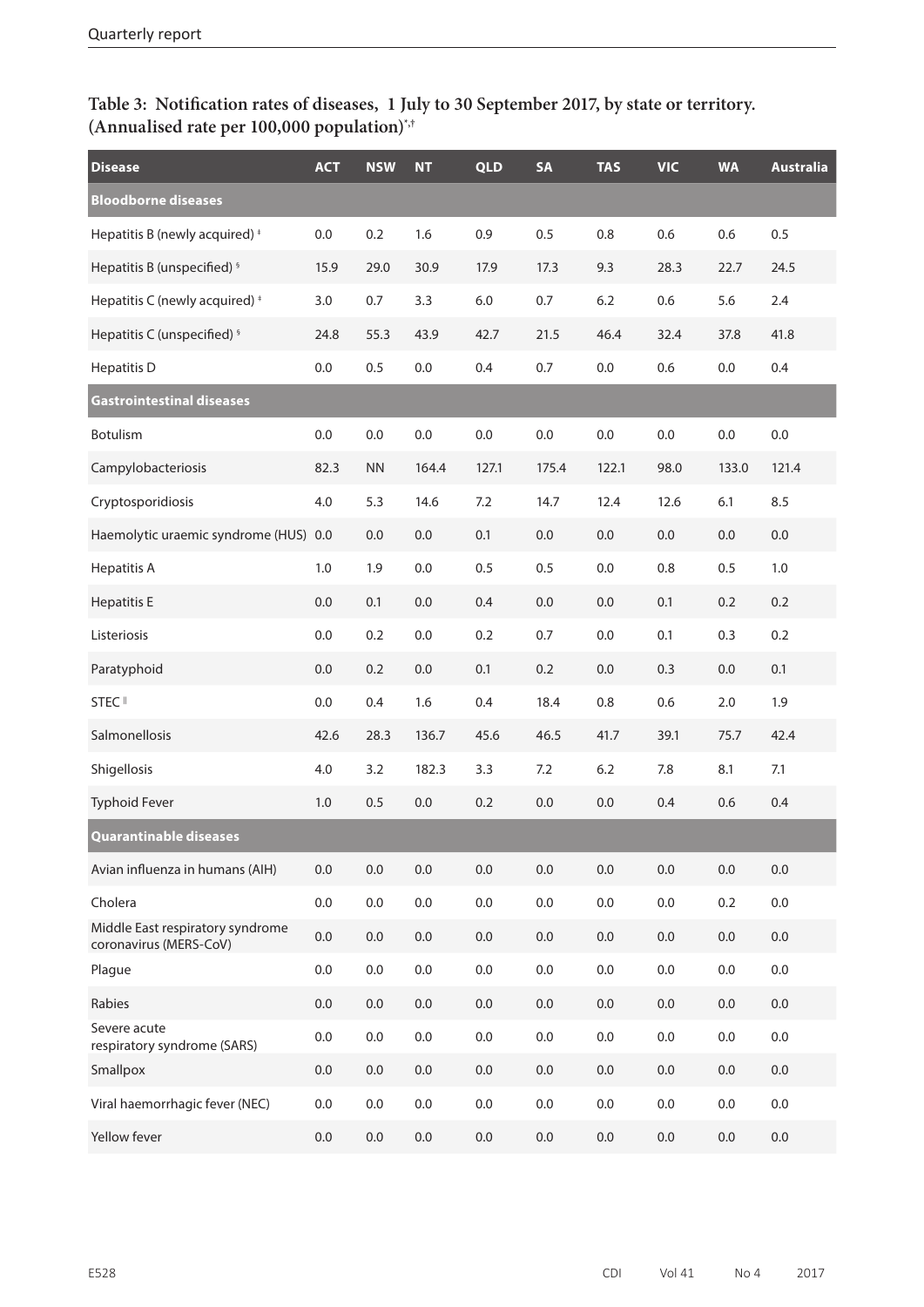| <b>Disease</b>                                     | <b>ACT</b> | <b>NSW</b>      | <b>NT</b> | <b>QLD</b> | <b>SA</b> | <b>TAS</b> | <b>VIC</b> | <b>WA</b> | <b>Australia</b> |
|----------------------------------------------------|------------|-----------------|-----------|------------|-----------|------------|------------|-----------|------------------|
| <b>Sexually transmissible infections</b>           |            |                 |           |            |           |            |            |           |                  |
| Chlamydial infection 1.**                          | 318.2      | 357.3           | 1,176.9   | 462.4      | 338.6     | 314.5      | 302.6      | 422.8     | 376.7            |
| Donovanosis                                        | 0.0        | 0.0             | 0.0       | 0.0        | 0.0       | 0.0        | 0.0        | 0.0       | 0.0              |
| Gonococcal infection**                             | 53.5       | 113.3           | 771.5     | 95.5       | 76.1      | 21.6       | 108.3      | 126.1     | 110.9            |
| Syphilis $<$ 2 years $**$                          | 6.9        | 15.8            | 154.6     | 21.0       | 11.0      | 3.1        | 22.2       | 11.3      | 18.6             |
| Syphilis > 2 years or unspecified<br>duration 5,** | 4.0        | 6.1             | 40.7      | 7.3        | 2.8       | 4.6        | 13.9       | 6.7       | 8.4              |
| Syphilis congenital                                | 0.0        | 0.0             | 0.0       | 0.1        | 0.0       | 0.0        | 0.1        | 0.0       | 0.0              |
| Vaccine preventable diseases                       |            |                 |           |            |           |            |            |           |                  |
| Diphtheria                                         | 0.0        | 0.0             | 0.0       | 0.0        | 0.0       | 0.0        | 0.1        | 0.0       | 0.0              |
| Haemophilus influenzae type b                      | 0.0        | 0.1             | 0.0       | 0.1        | 0.0       | 0.0        | 0.1        | 0.0       | 0.0              |
| Influenza (laboratory confirmed)                   | 2,640.1    | 4,744.6 1,103.6 |           | 3,687.2    | 4,792.8   | 2,285.2    | 2,610.7    | 564.6     | 3,424.3          |
| <b>Measles</b>                                     | 0.0        | 0.2             | 0.0       | 0.0        | 0.2       | 0.0        | 0.7        | 0.8       | 0.3              |
| <b>Mumps</b>                                       | 3.0        | 1.1             | 99.3      | 8.5        | 3.0       | 0.8        | 0.6        | 1.1       | 3.6              |
| Pertussis                                          | 44.6       | 64.1            | 21.2      | 32.9       | 98.1      | 8.5        | 31.1       | 76.6      | 51.2             |
| Pneumococcal disease (invasive)                    | 5.0        | 15.3            | 52.1      | 11.5       | 19.1      | 16.2       | 13.5       | 13.4      | 14.4             |
| Poliovirus infection                               | 0.0        | 0.0             | 0.0       | 0.0        | 0.0       | 0.0        | 0.0        | 0.0       | 0.0              |
| Rotavirus                                          | 0.0        | 63.3            | 76.5      | 76.5       | 127.3     | 24.7       | 0.0        | 11.6      | 47.1             |
| Rubella                                            | 0.0        | 0.2             | 0.0       | 0.0        | 0.0       | 0.0        | 0.0        | 0.0       | 0.0              |
| Rubella congenital                                 | 0.0        | 0.0             | 0.0       | 0.0        | 0.0       | 0.0        | 0.0        | 0.0       | 0.0              |
| Tetanus                                            | 0.0        | 0.0             | 0.0       | 0.0        | 0.0       | 0.0        | 0.0        | 0.0       | 0.0              |
| Varicella zoster (chickenpox)                      | 26.8       | ${\sf NN}$      | 35.8      | 13.9       | 26.4      | 9.3        | 18.3       | 36.0      | 20.7             |
| Varicella zoster (shingles)                        | 56.5       | ${\sf NN}$      | 188.8     | 1.5        | 166.3     | 65.7       | 41.4       | 80.5      | 52.0             |
| Varicella zoster (unspecified)                     | 63.4       | ${\sf NN}$      | 1.6       | 165.7      | 15.9      | 28.6       | 97.9       | 61.9      | 99.3             |
| <b>Vectorborne diseases</b>                        |            |                 |           |            |           |            |            |           |                  |
| Barmah Forest virus infection                      | 0.0        | 1.2             | 3.3       | 3.8        | $0.0\,$   | 0.0        | 0.2        | 0.9       | 1.3              |
| Chikungunya virus infection                        | 0.0        | 1.1             | 0.0       | 0.1        | 0.0       | 0.0        | 0.5        | 0.3       | 0.5              |
| Dengue virus infection                             | 6.9        | 3.1             | 3.3       | 1.7        | 2.1       | 0.8        | 3.7        | 5.2       | 3.1              |
| Flavivirus infection (unspecified)                 | 0.0        | 0.0             | 0.0       | 0.0        | $0.0\,$   | $0.0\,$    | 0.0        | $0.0\,$   | $0.0\,$          |
| Japanese encephalitis virus infection 0.0          |            | 0.0             | 0.0       | 0.0        | $0.0\,$   | 0.0        | 0.0        | $0.0\,$   | 0.0              |
| Malaria                                            | 3.0        | 0.8             | 6.5       | 2.1        | 0.2       | 0.0        | 2.1        | $2.0$     | 1.6              |
| Murray Valley encephalitis virus<br>infection      | 0.0        | $0.0\,$         | 0.0       | 0.0        | $0.0\,$   | $0.0\,$    | 0.0        | 0.0       | 0.0              |
| Ross River virus infection                         | $0.0\,$    | 6.1             | 40.7      | 22.7       | 2.8       | 1.5        | 1.6        | 18.9      | 9.5              |